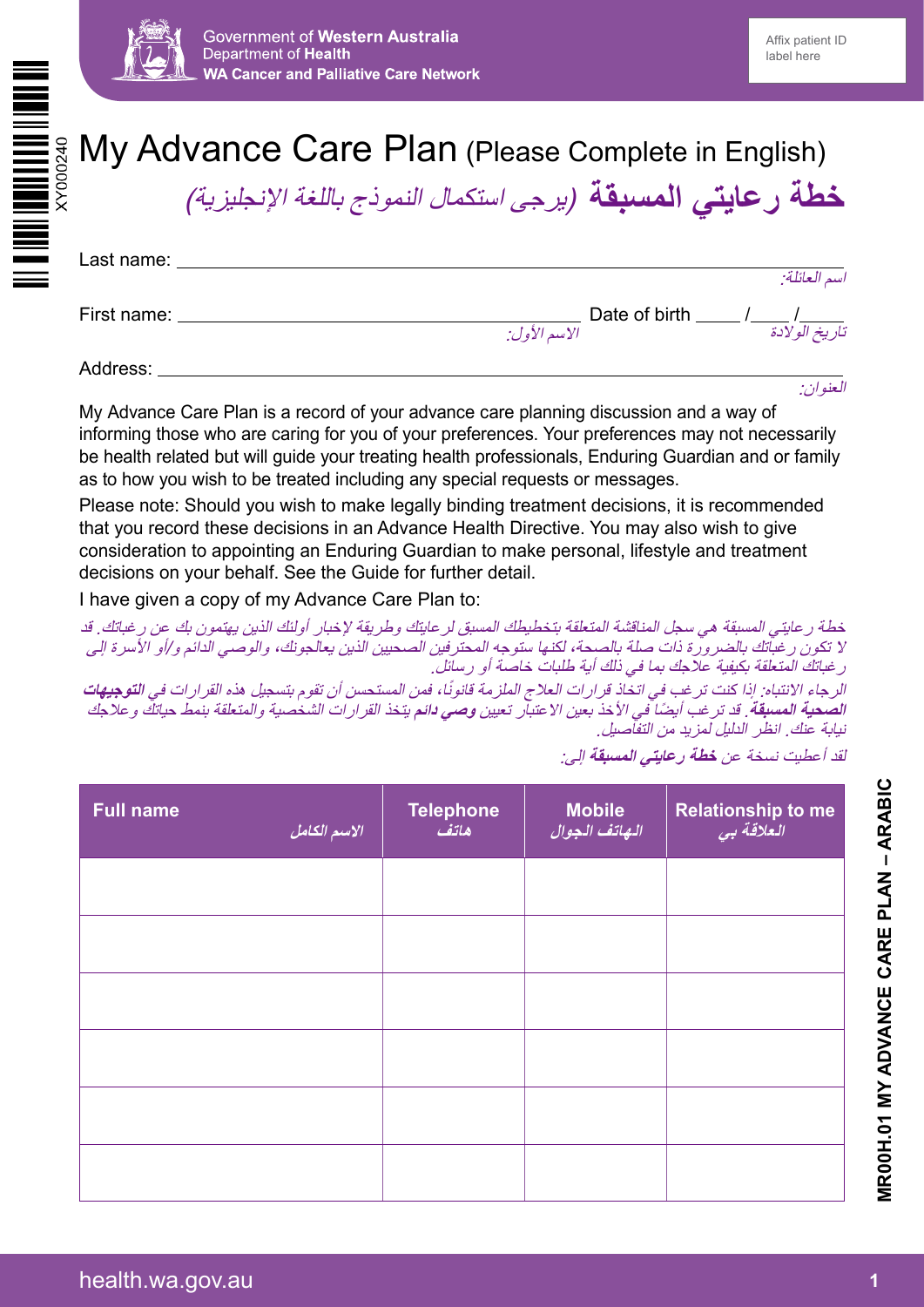## **I have completed one or more of the following: ً لقد استكملت واحدا أو أكثر مما يلي:**

| <b>Advance Health Directive</b>                                                                                                                                                                                               | Yes/No (please circle)                                                                                               |
|-------------------------------------------------------------------------------------------------------------------------------------------------------------------------------------------------------------------------------|----------------------------------------------------------------------------------------------------------------------|
| التوجيه الصحى المسبق                                                                                                                                                                                                          | تعم إلا (من فضلك ضع دائرة)                                                                                           |
| I have stored a copy at: ________                                                                                                                                                                                             | لقد حفظت نسخة في:                                                                                                    |
| A copy can also be obtained from:                                                                                                                                                                                             | يمكن أيضًا الحصول على نسخة من:                                                                                       |
|                                                                                                                                                                                                                               |                                                                                                                      |
| Name: Name: Name: Name: Name: Name: Name: Name: Name: Name: Name: Name: Name: Name: Name: Name: Name: Name: Name: Name: Name: Name: Name: Name: Name: Name: Name: Name: Name: Name: Name: Name: Name: Name: Name: Name: Name: |                                                                                                                      |
|                                                                                                                                                                                                                               | الاسم:                                                                                                               |
|                                                                                                                                                                                                                               | .<br>الهاتف:                                                                                                         |
|                                                                                                                                                                                                                               |                                                                                                                      |
| <b>Enduring Power of Guardianship</b>                                                                                                                                                                                         | Yes/No (please circle)                                                                                               |
| السلطة الدائمة للوصابة                                                                                                                                                                                                        | تعم إلا (من فضلك ضع دائرة)                                                                                           |
|                                                                                                                                                                                                                               |                                                                                                                      |
|                                                                                                                                                                                                                               | لقد حفظت نسخة في:                                                                                                    |
| A copy can also be obtained from:                                                                                                                                                                                             | يمكن أيضًا الحصول على نسخة من:                                                                                       |
|                                                                                                                                                                                                                               |                                                                                                                      |
|                                                                                                                                                                                                                               | الأسم:                                                                                                               |
|                                                                                                                                                                                                                               | العاتف:                                                                                                              |
|                                                                                                                                                                                                                               |                                                                                                                      |
|                                                                                                                                                                                                                               |                                                                                                                      |
| <b>Enduring Power of Attorney</b><br>وكالة دائمة                                                                                                                                                                              | Yes/No (please circle)<br>تعم إلا (من فضلك ضع دائرة)                                                                 |
|                                                                                                                                                                                                                               |                                                                                                                      |
|                                                                                                                                                                                                                               | لقد حفظت نسخة في:                                                                                                    |
| A copy can also be obtained from:                                                                                                                                                                                             | يمكن أيضًا الحصول على نسخة من:                                                                                       |
| Name: Name: Name: Name: Name: Name: Name: Name: Name: Name: Name: Name: Name: Name: Name: Name: Name: Name: Name: Name: Name: Name: Name: Name: Name: Name: Name: Name: Name: Name: Name: Name: Name: Name: Name: Name: Name: |                                                                                                                      |
|                                                                                                                                                                                                                               | الاسم:                                                                                                               |
|                                                                                                                                                                                                                               | ا<br>الهاتف:                                                                                                         |
|                                                                                                                                                                                                                               | <u> 1989 - Jan Barat, marka masjid a shekara ta 1989 - An tsara ta 1989 - An tsara ta 1989 - An tsara ta 1989 - </u> |
| Will                                                                                                                                                                                                                          | Yes/No (please circle)                                                                                               |
| وصية                                                                                                                                                                                                                          | تعم إلا (من فضلك ضع دائرة)                                                                                           |
|                                                                                                                                                                                                                               |                                                                                                                      |
|                                                                                                                                                                                                                               | لقد حفظت نسخة في:                                                                                                    |
| A copy can also be obtained from:                                                                                                                                                                                             | يمكن أيضًا الحصول على نسخة من:                                                                                       |
|                                                                                                                                                                                                                               |                                                                                                                      |
|                                                                                                                                                                                                                               | الاسم:                                                                                                               |
|                                                                                                                                                                                                                               | الهاتف:                                                                                                              |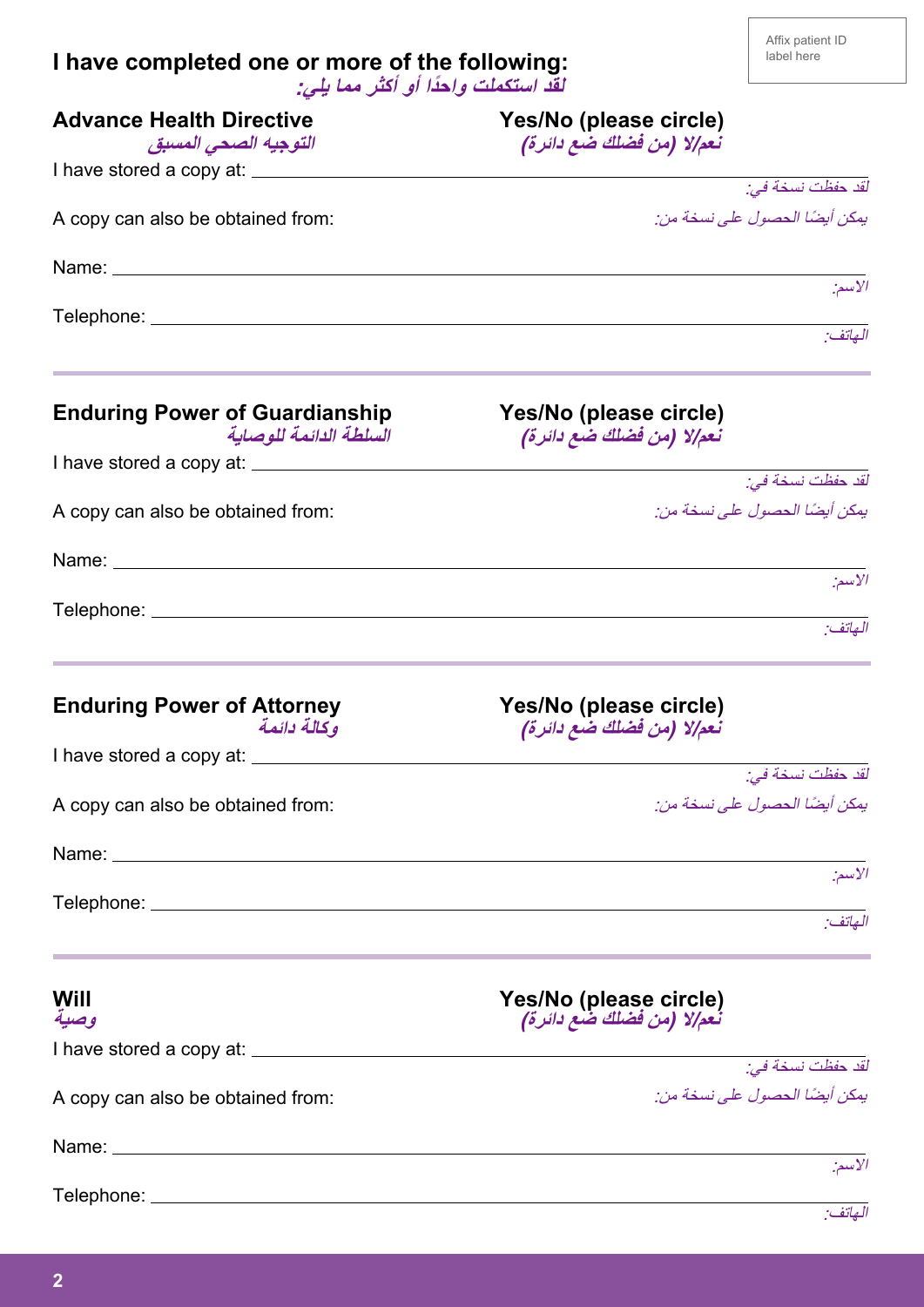## **Preferences for my future care**

These are my preferences, in relation to my future care. Please refer to the *Advance Care Planning Guide for Patients*.

 $\overline{a}$  $\overline{a}$  $\overline{a}$  $\overline{a}$  $\overline{a}$ **رغباتي لرعايتي المستقبلية** هذه هي رغباتي، فيما يتعلق برعايتي في المستقبل. يرجى الرجوع إلى دليل المرضى للتخطيط المسبق للرعاية.

Other outcomes of the Advance Care Planning conversation:

For example, you may have considered completing other relevant legal documents such as an Advance Health Directive or Enduring Power of Guardianship or you may have decided to become an organ donor.

النتائج الأخرى للمحادثة المتعلقة بالتخطيط المسبق للرعاية: على سبيل المثال، قد تفكر في استكمال مستندات قانونية أخرى ذات صلة مثل **التوجيه الصحي المسبق** أو **سلطة الوصاية الدائمة** أو قد تكون قررت أن تصبح متبرعًا بالأعضاء.

| <b>Outcome</b><br>النتيجة | Description<br><i>الوصف</i> |
|---------------------------|-----------------------------|
|                           |                             |
|                           |                             |
|                           |                             |
|                           |                             |
|                           |                             |
|                           |                             |
|                           |                             |
|                           |                             |